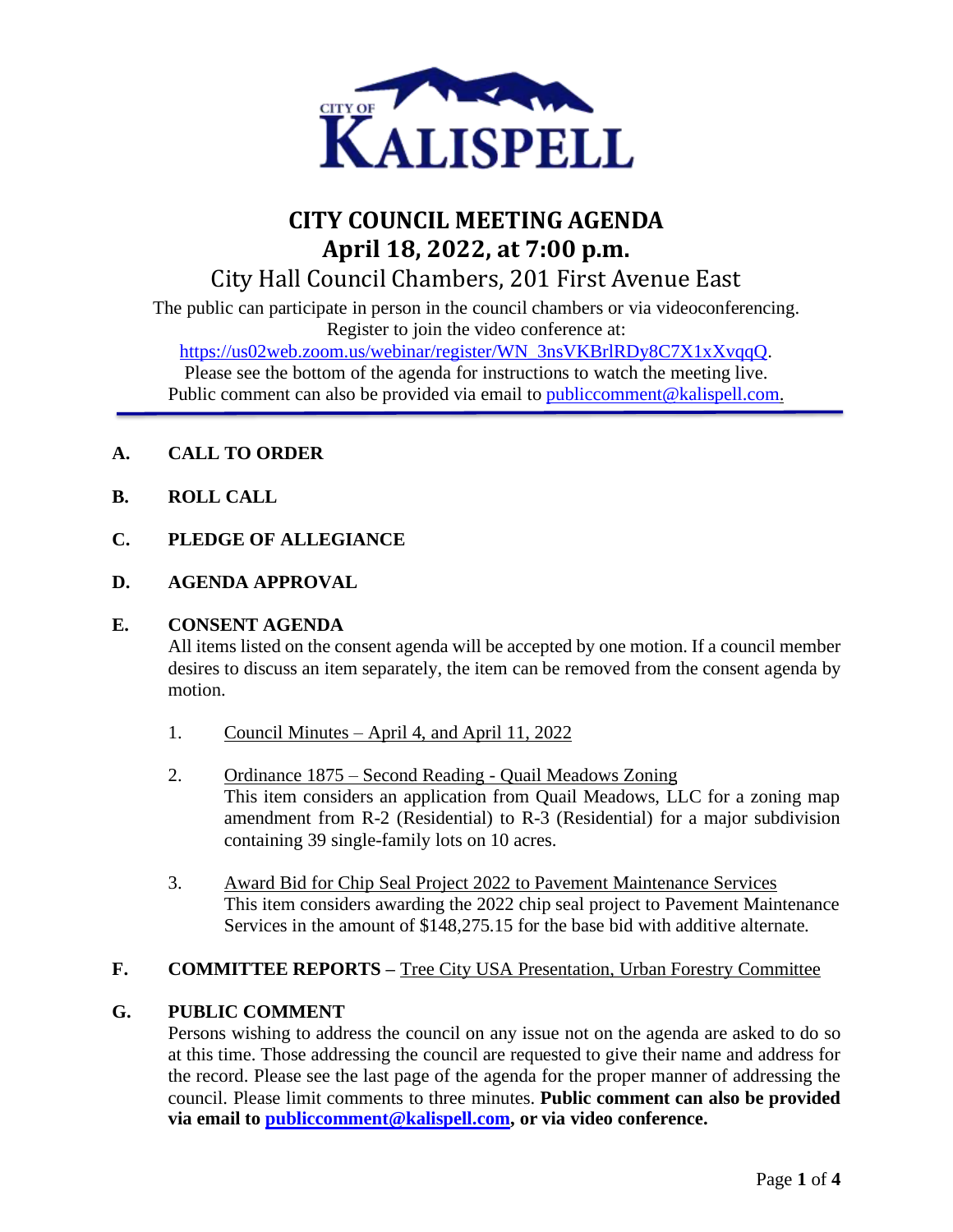## **H. REPORTS, RECOMMENDATIONS, AND SUBSEQUENT COUNCIL ACTION**

Persons wishing to address the council on individual agenda items are asked to provide public comment via email t[o publiccomment@kalispell.com](mailto:publiccomment@kalispell.com) or during the meeting verbally in council chambers or via the online meeting. Please provide your name and address for the record.

- 1. Use Agreement with Kalico Art Center for Art Installation on Traffic Signal Boxes This item considers approval of a use agreement with Kalico for an art installation project on traffic signal boxes in downtown Kalispell.
- 2. Resolution 6066 Morning Star Community, Inc., Grant Hosting Request This resolution considers the City hosting grant applications for the purpose of funding septic sewer infrastructure for the Morning Star Community to connect to city sewer.
- 3. Resolution 6067 Approving Request of Distribution of Funds from the Bridge and Road Safety and Accountability Program This resolution considers the City's request for the distribution of BaRSAA funds from the Montana Department of Transportation to support the street reconstruction portion of the 8<sup>th</sup> Avenue West Water and Street Reconstruction Project.
- 4. Ordinance 1876 First Reading Amending Kalispell Municipal Code 3-18 to include the Parkline as an Exception to the Public Places in which the Consumption of Alcohol is Prohibited.

This ordinance considers amending KMC 3-18 to add the Kalispell Parkline to the list of city properties in which a permit to have an event with alcohol may be obtained subject to certain regulations.

5. Appointments to the City Advisory Boards and Committees Council will consider the recommendations of the Mayor for appointments to the various boards and committees.

# **I. CITY MANAGER, COUNCIL, AND MAYOR REPORTS (No Action)**

## **J. ADJOURNMENT**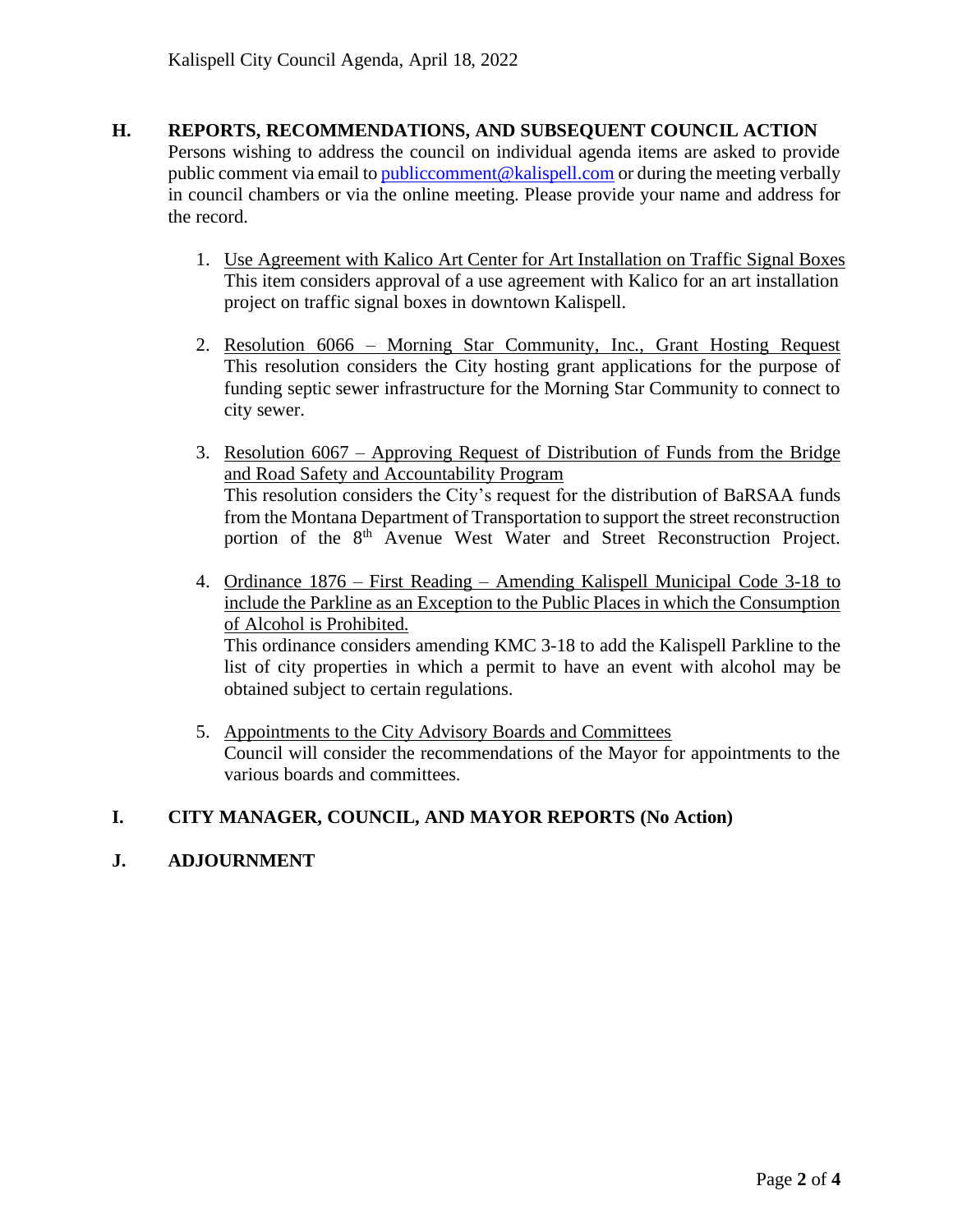# **UPCOMING SCHEDULE / FOR YOUR INFORMATION**

**Next Work Session** – April 25, 2022, at 7:00 p.m. – Council Chambers

**Next Regular Meeting –** May 2, 2022, at 7:00 p.m. – Council Chambers

To provide public comment live, remotely, please register for the video conference through zoom and use the raise hand feature to indicate you would like to provide public comment. See the top of the agenda for the zoom link.

Watch City Council sessions live or later on Charter Cable Channel 190 or online [https://www.kalispell.com/480/Meeting-Videos.](https://www.kalispell.com/480/Meeting-Videos)